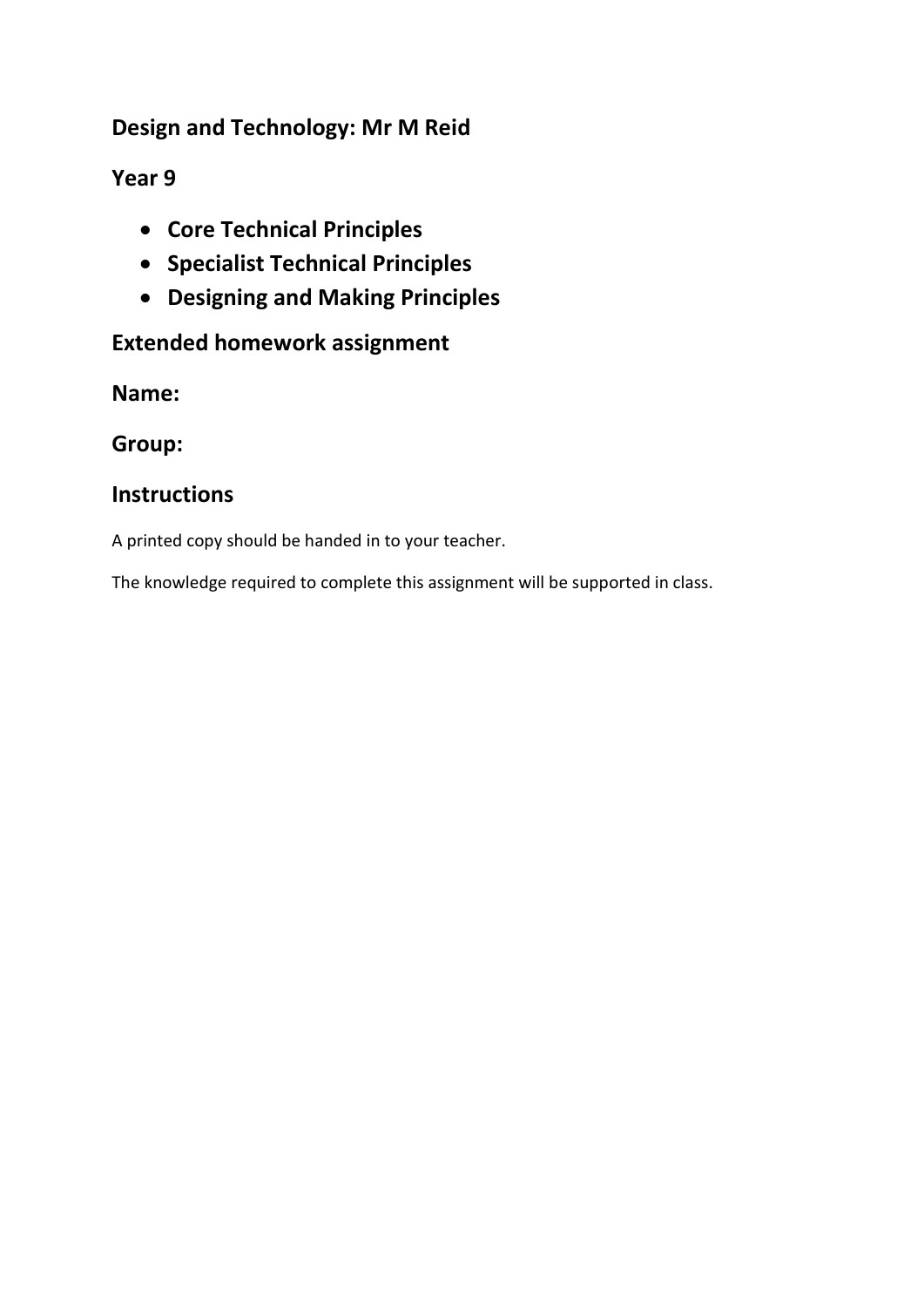#### **Year 9 Design and technology homework 1**

Most electronic systems have an **INPUT – PROCESS – OUTPUT** system.

For example, on your night light PCB (Printed Circuit Board)

- The SENSOR is the **INPUT.**
- The TRANSISTOR is the **PROCESS.**
- The light source (LED Light Emitting Diode) is the **OUTPUT**.

**TASK**. On the table below give examples of other systems, these could be mechanical or electrical. (1 mark for each accurate response)

| Component       | Input, Process, Output | <b>Application</b>                                                           |
|-----------------|------------------------|------------------------------------------------------------------------------|
| Example: Buzzer | Output                 | Alarm system for security in<br>buildings, cars and safety<br>deposit boxes. |
|                 |                        |                                                                              |
|                 |                        |                                                                              |
|                 |                        |                                                                              |
|                 |                        |                                                                              |
|                 |                        |                                                                              |
|                 |                        |                                                                              |

Name………………………………………………

Form……………………………………………….

Total marks……………………/9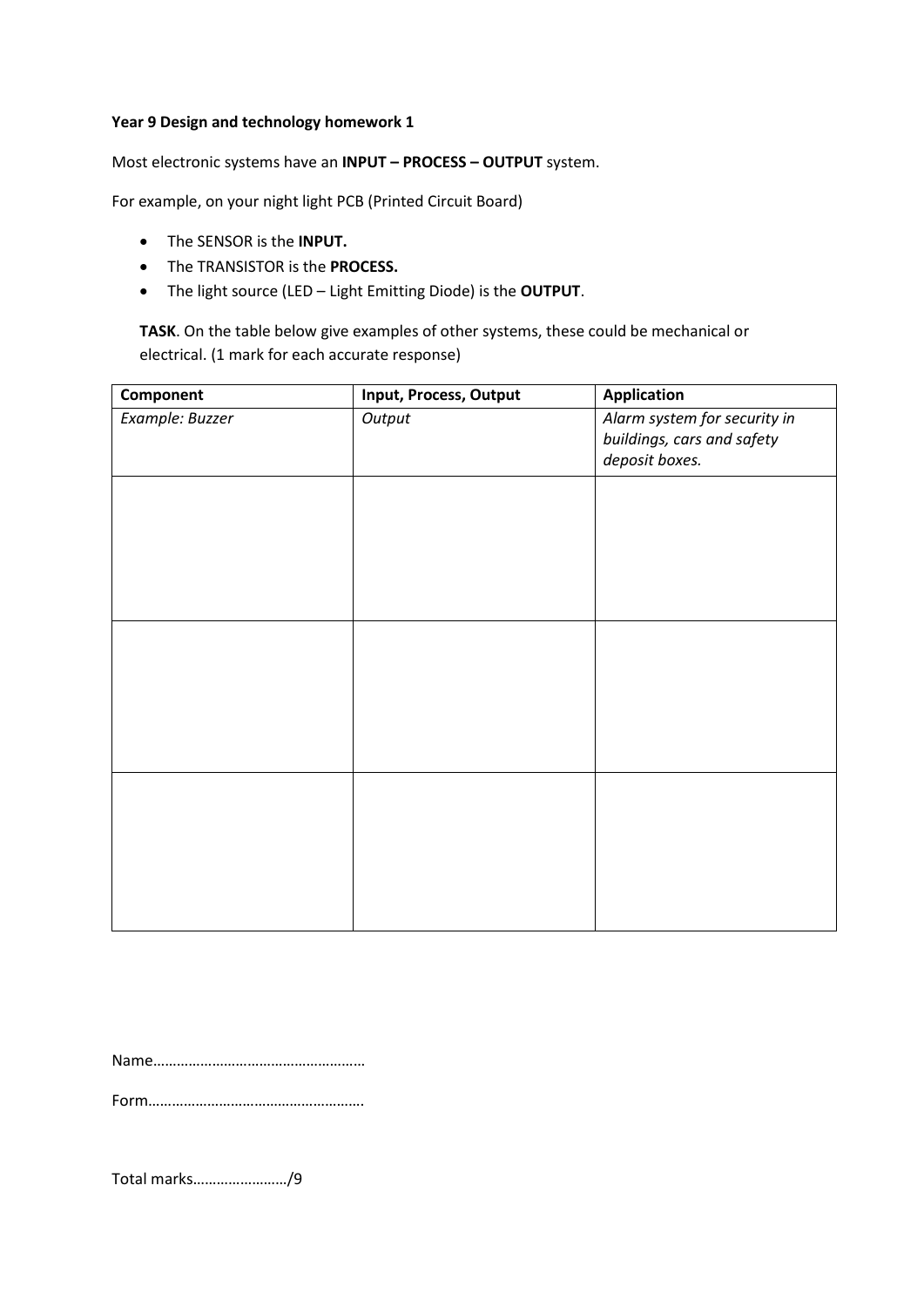### Year 9 Design and technology homework 2

### **Energy generation and storage**

This question is about energy sources.

1.1) Give two specific examples of non-renewable energy sources. (2 marks)

| ຳ |  |
|---|--|

1.2) Wind is an example of a renewable energy source. Give two other specific examples of renewable energy sources. (2 marks)

| a.     |  |
|--------|--|
| ้<br>ว |  |

1.3) Explain one advantage and one disadvantage of using wind energy to power products. (6 marks)

Marks.............../10